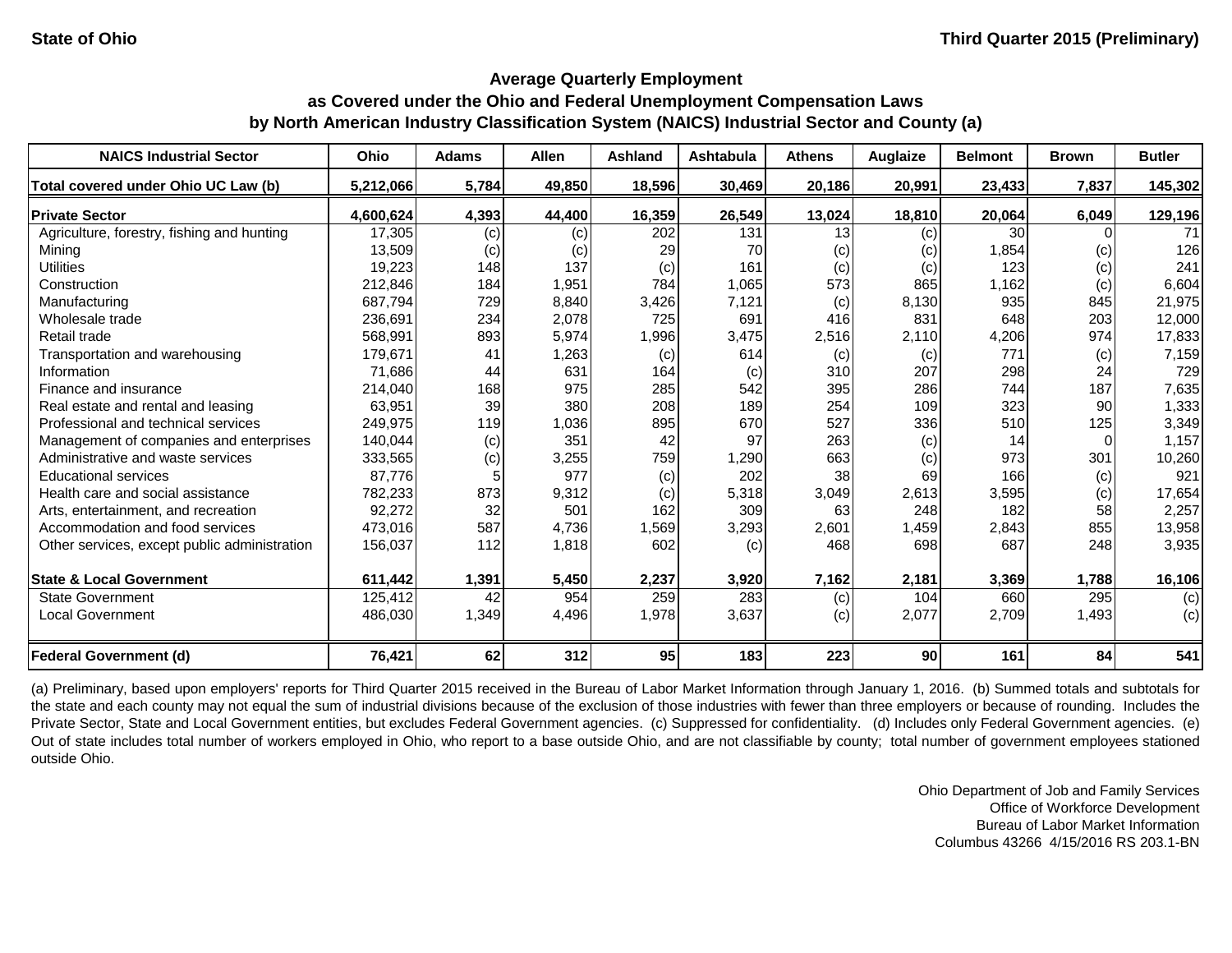| <b>NAICS Industrial Sector</b>               | Carroll | Champaign | <b>Clark</b> | <b>Clermont</b> | <b>Clinton</b> | Columbiana | <b>Coshocton</b> | Crawford | Cuyahoga | <b>Darke</b> |
|----------------------------------------------|---------|-----------|--------------|-----------------|----------------|------------|------------------|----------|----------|--------------|
| Total covered under Ohio UC Law (b)          | 6,874   | 10,706    | 47,895       | 57,610          | 15,709         | 30,111     | 11,754           | 13,267   | 701,614  | 18,338       |
| <b>Private Sector</b>                        | 5,957   | 8,973     | 41,793       | 50,863          | 13,632         | 26,021     | 10,288           | 11,583   | 627,003  | 16,367       |
| Agriculture, forestry, fishing and hunting   | 12      | (c)       | 357          | (c)             | (c)            | 196        | 84               | (c)      | 213      | (c)          |
| Mining                                       | 160     | (c)       | 79           | (c)             | (c)            | 267        | 96               | (c)      | 320      | (c)          |
| <b>Utilities</b>                             | 46      | (c)       | (c)          | 286             | (c)            | 89         | 310              | (c)      | 1,431    | 53           |
| Construction                                 | 571     | 282       | 1,134        | 3,357           | 276            | 1,052      | 1,613            | 401      | 21,730   | 978          |
| Manufacturing                                | 1,460   | 3,705     | 6,413        | 5,844           | 3,026          | 6,108      | 2,673            | 3,034    | 69,794   | 4,615        |
| Wholesale trade                              | 213     | (c)       | (c)          | 2,380           | (c)            | 956        | 103              | 522      | 33,471   | 756          |
| Retail trade                                 | 800     | 1,046     | 5,521        | 9,216           | 1,633          | 4,199      | 1,343            | 1,340    | 62,791   | 1,935        |
| Transportation and warehousing               | 393     | 320       | 2,468        | 2,398           | 2,655          | 1,082      | 256              | (c)      | 19,803   | 1,095        |
| Information                                  | 28      | 62        | 152          | 1,144           | 253            | 165        | 63               | 60       | 12,000   | 102          |
| Finance and insurance                        | 72      | 193       | 2,839        | 3,165           | 301            | 534        | 224              | 569      | 37,981   | 581          |
| Real estate and rental and leasing           | 175     | 73        | 468          | 963             | 152            | 299        | 81               | 76       | 13,557   | 103          |
| Professional and technical services          | 120     | (c)       | 819          | 2,469           | 195            | 428        | (c)              | 475      | 45,042   | (c)          |
| Management of companies and enterprises      | ∩       | (c)       | 1,107        | 590             | 275            | 100        | (c)              | (c)      | 20,289   | (c)          |
| Administrative and waste services            | 246     | 373       | 2,990        | 3,297           | 736            | 1,485      | 283              | (c)      | 47,004   | 527          |
| <b>Educational services</b>                  |         | (c)       | 669          | 455             | (c)            | 174        | 77               | (c)      | 18,643   | 54           |
| Health care and social assistance            | 637     | (c)       | 7,757        | 5,831           | (c)            | 5,222      | 1,663            | (c)      | 130,382  | 2,584        |
| Arts, entertainment, and recreation          | 116     | 149       | 497          | 901             | 111            | 326        | 119              | 102      | 14,108   | 376          |
| Accommodation and food services              | 699     | 711       | 4,919        | 6,566           | 1,092          | 2,342      | 758              | 1,171    | 57,572   | 1,099        |
| Other services, except public administration | 209     | 349       | 1,776        | 1,898           | 235            | 995        | 280              | 414      | 20,873   | 507          |
| <b>State &amp; Local Government</b>          | 917     | 1,733     | 6,102        | 6,747           | 2,077          | 4,090      | 1,466            | 1,684    | 74,611   | 1,971        |
| <b>State Government</b>                      | 33      | 57        | 152          | 737             | 150            | 306        | 50               | 123      | 4,070    | 46           |
| <b>Local Government</b>                      | 884     | 1,676     | 5,950        | 6,010           | 1,927          | 3,784      | 1,416            | 1,561    | 70,541   | 1,925        |
| <b>Federal Government (d)</b>                | 47      | 63        | 552          | 337             | 130            | 601        | 73               | 78       | 15,861   | 102          |

(a) Preliminary, based upon employers' reports for Third Quarter 2015 received in the Bureau of Labor Market Information through January 1, 2016. (b) Summed totals and subtotals for the state and each county may not equal the sum of industrial divisions because of the exclusion of those industries with fewer than three employers or because of rounding. Includes the Private Sector, State and Local Government entities, but excludes Federal Government agencies. (c) Suppressed for confidentiality. (d) Includes only Federal Government agencies. (e) Out of state includes total number of workers employed in Ohio, who report to a base outside Ohio, and are not classifiable by county; total number of government employees stationed outside Ohio.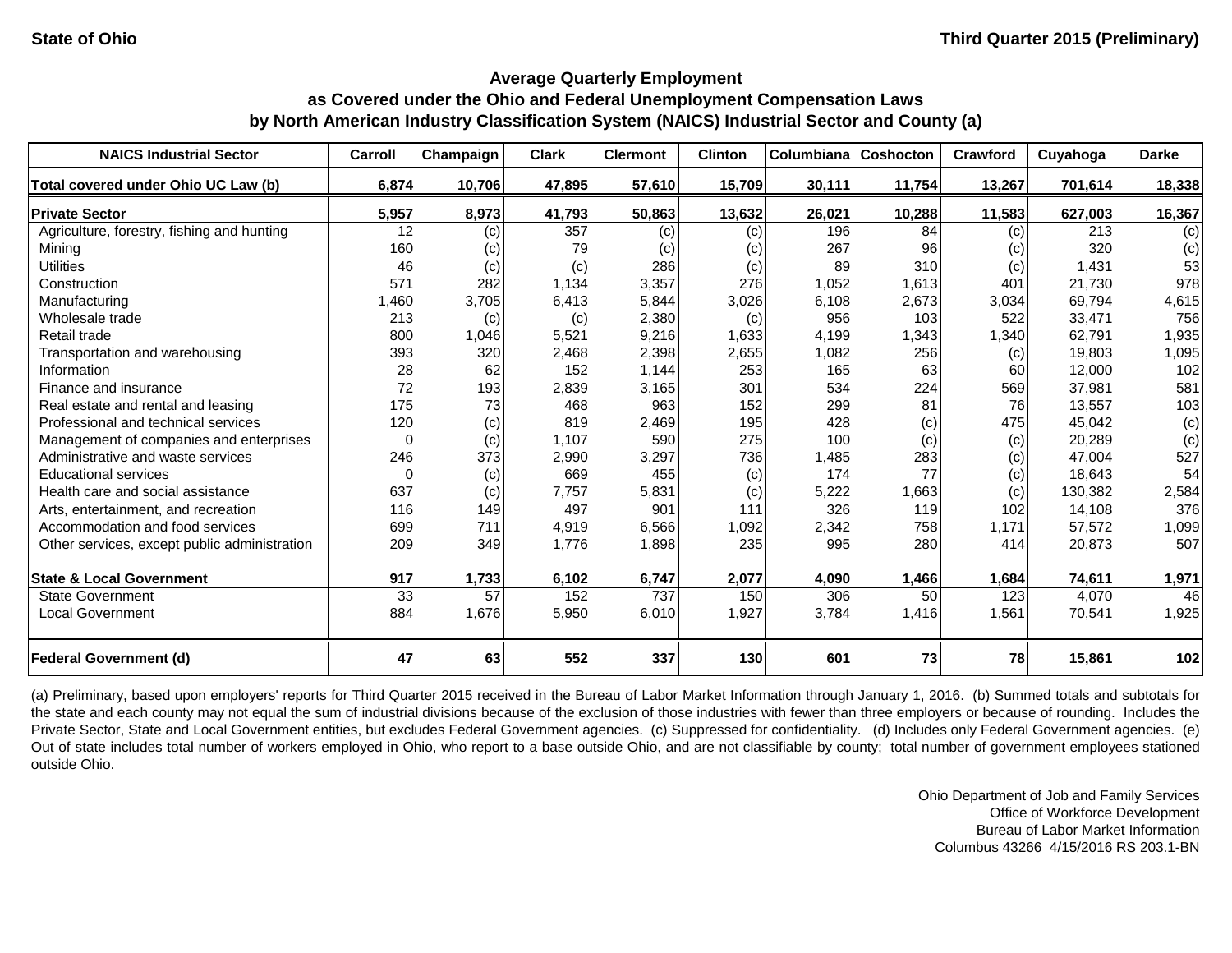| <b>NAICS Industrial Sector</b>               | <b>Defiance</b> | <b>Delaware</b> | Erie   | <b>Fairfield</b> | <b>Fayette</b> | <b>Franklin</b> | <b>Fulton</b> | Gallia | Geauga | Greene |
|----------------------------------------------|-----------------|-----------------|--------|------------------|----------------|-----------------|---------------|--------|--------|--------|
| Total covered under Ohio UC Law (b)          | 15,823          | 85,757          | 39,673 | 41,915           | 11,109         | 711,811         | 18,570        | 10,782 | 34,641 | 56,863 |
| <b>Private Sector</b>                        | 13,968          | 78,524          | 34,946 | 35,910           | 9,496          | 612,418         | 16,259        | 9,217  | 31,023 | 48,693 |
| Agriculture, forestry, fishing and hunting   | 227             | (c)             | (c)    | 80               | 103            | 396             | (c)           | (c)    | (c)    | (c)    |
| Mining                                       |                 | (c)             | (c)    | 94               |                | 325             | (c)           | (c)    | (c)    | (c)    |
| <b>Utilities</b>                             | 62              | 143             | (c)    | 236              | (c)            | 3,564           | (c)           | 735    | (c)    | (c)    |
| Construction                                 | 409             | 3,249           | 965    | 1,869            | 272            | 23,773          | 921           | 216    | 2,451  | 1,582  |
| Manufacturing                                | 3,719           | 6,391           | 6,072  | 4,131            | 1,513          | 37,995          | 6,782         | 583    | 7,263  | 3,445  |
| Wholesale trade                              | 413             | 2,338           | 975    | 921              | (c)            | 28,640          | 808           | 135    | 1,944  | 1,045  |
| Retail trade                                 | 2,373           | 11,459          | 4,544  | 6,742            | 2,631          | 68,721          | 1,770         | 1,584  | 4,338  | 9,681  |
| Transportation and warehousing               | 497             | 2,259           | (c)    | 848              | 1,159          | 37,812          | (c)           | 194    | (c)    | (c)    |
| Information                                  | 209             | 563             | 364    | 273              | 42             | 14,509          | 96            | 79     | 104    | 572    |
| Finance and insurance                        | 661             | 5,722           | 577    | 751              | 459            | 47,688          | 216           | 351    | 631    | 1,094  |
| Real estate and rental and leasing           | 67              | 863             | 336    | 458              | 59             | 10,994          | 62            | 34     | 222    | 563    |
| Professional and technical services          | 178             | 6,075           | 450    | 1,000            | 122            | 43,993          | (c)           | (c)    | 1,095  | 8,061  |
| Management of companies and enterprises      | 64              | 10,147          | 191    | 163              | $\Omega$       | 25,581          | (c)           | (c)    | 181    | 693    |
| Administrative and waste services            | 563             | 4,277           | 959    | 3,547            | 271            | 58,355          | 397           | 357    | 2,175  | 2,558  |
| <b>Educational services</b>                  | (c)             | 1,090           | 280    | 293              | (c)            | 12,639          | (c)           | (c)    | 616    | 1,481  |
| Health care and social assistance            | (c)             | 6,780           | 5,041  | 6,656            | (c)            | 102,815         | (c)           | (c)    | 4,279  | 6,763  |
| Arts, entertainment, and recreation          | 105             | 4,088           | 5,324  | 608              | 119            | 9,803           | 418           | 42     | 748    | 696    |
| Accommodation and food services              | 1,419           | 10,190          | 6,522  | 5,821            | 1,069          | 62,528          | 1,311         | 974    | 2,631  | 7,818  |
| Other services, except public administration | 564             | 2,555           | 883    | 1,418            | 174            | 22,286          | 355           | 311    | 1,363  | 1,412  |
| <b>State &amp; Local Government</b>          | 1,855           | 7,233           | 4,727  | 6,005            | 1,613          | 99,393          | 2,311         | 1,565  | 3,618  | 8,170  |
| <b>State Government</b>                      | 81              | 355             | 1,012  | 769              | 43             | 50,885          | 123           | 278    | 236    | (c)    |
| <b>Local Government</b>                      | 1,774           | 6,878           | 3,715  | 5,236            | 1,570          | 48,508          | 2,188         | 1,287  | 3,382  | (c)    |
| <b>Federal Government (d)</b>                | 84              | 221             | 282    | 225              | 49             | 12,534          | 92            | 74     | 102    | 13,890 |

(a) Preliminary, based upon employers' reports for Third Quarter 2015 received in the Bureau of Labor Market Information through January 1, 2016. (b) Summed totals and subtotals for the state and each county may not equal the sum of industrial divisions because of the exclusion of those industries with fewer than three employers or because of rounding. Includes the Private Sector, State and Local Government entities, but excludes Federal Government agencies. (c) Suppressed for confidentiality. (d) Includes only Federal Government agencies. (e) Out of state includes total number of workers employed in Ohio, who report to a base outside Ohio, and are not classifiable by county; total number of government employees stationed outside Ohio.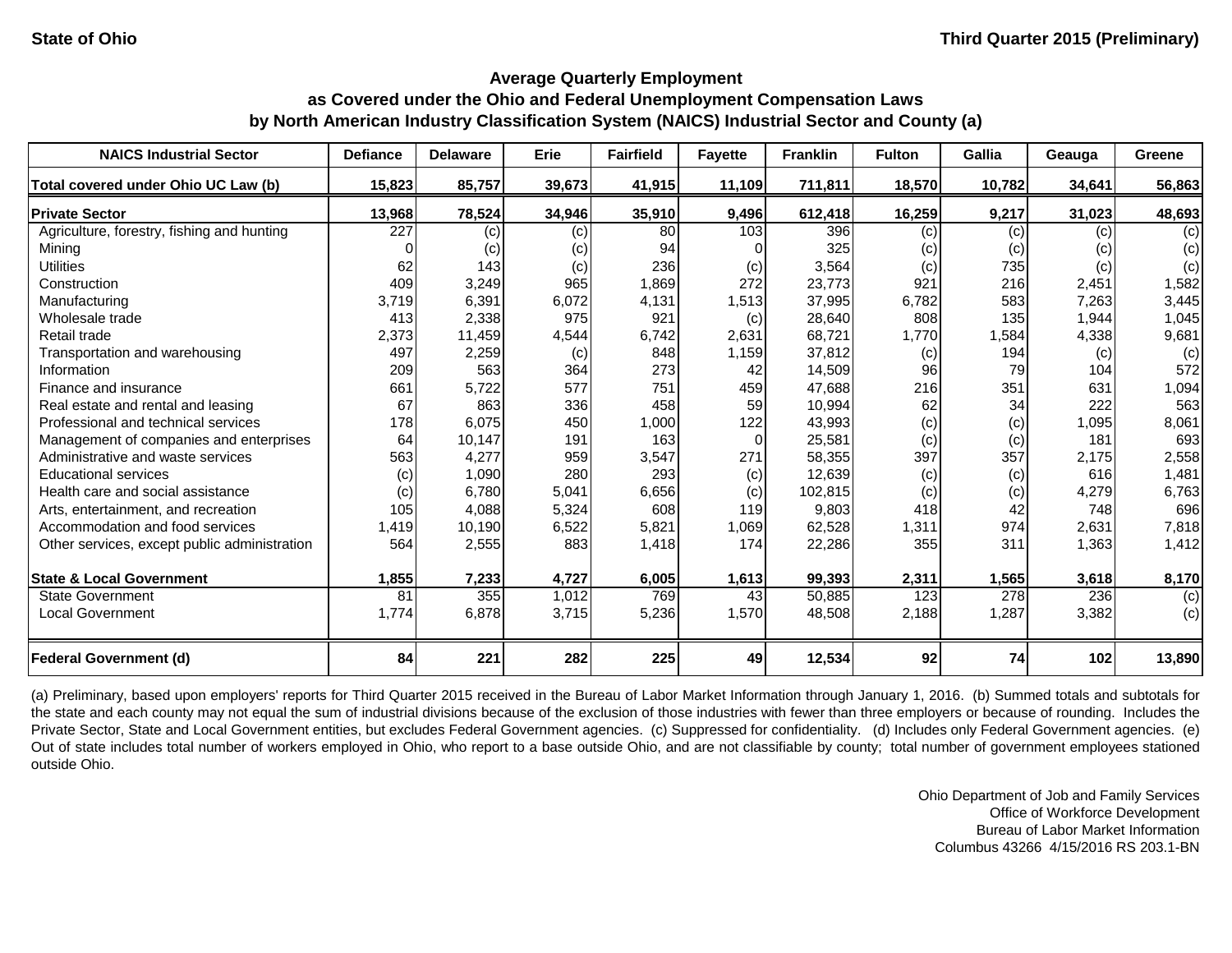| <b>NAICS Industrial Sector</b>               | <b>Guernsey</b> | <b>Hamilton</b> | <b>Hancock</b> | <b>Hardin</b> | <b>Harrison</b> | <b>Henry</b> | Highland | <b>Hocking</b>   | <b>Holmes</b> | Huron  |
|----------------------------------------------|-----------------|-----------------|----------------|---------------|-----------------|--------------|----------|------------------|---------------|--------|
| Total covered under Ohio UC Law (b)          | 15,872          | 500,847         | 44,549         | 8,045         | 3,885           | 11,231       | 10,073   | 6,516            | 19,479        | 20,540 |
| <b>Private Sector</b>                        | 13,720          | 459,511         | 41,571         | 6,709         | 3,181           | 9,367        | 7,860    | 4,916            | 17,971        | 18,258 |
| Agriculture, forestry, fishing and hunting   | 36              | 238             | (c)            | 195           | (c)             | (c)          | 36       | (c)              | 220           | (c)    |
| Mining                                       | 573             | 162             | (c)            | 0             | (c)             | (c)          | 39       | (c)              | 77            | (c)    |
| <b>Utilities</b>                             | 54              | 1,030           | 94             | 47            | (c)             | (c)          | 60       | 11               | 67            | (c)    |
| Construction                                 | 1,153           | 21,600          | 1,116          | 118           | 295             | 681          | 300      | 272              | 2,147         | 1,660  |
| Manufacturing                                | 3,001           | 48,800          | 12,239         | 2,119         | 329             | 3,333        | 1,742    | 891              | 7,212         | 5,708  |
| Wholesale trade                              | 352             | 22,806          | 1,412          | 200           | 288             | (c)          | 221      | 57               | 881           | (c)    |
| Retail trade                                 | 1,957           | 43,409          | 4,396          | 852           | 333             | 969          | 1,566    | 816              | 2,457         | 2,157  |
| Transportation and warehousing               | 351             | 11,418          | 3,299          | 196           | (c)             | 495          | 141      | 38               | 657           | 837    |
| Information                                  | 96              | 8,329           | 356            | 58            | (c)             | 116          | 72       | 34               | 94            | 159    |
| Finance and insurance                        | 224             | 25,980          | 620            | 221           | 60              | 244          | 377      | 190 <sup>°</sup> | 375           | 424    |
| Real estate and rental and leasing           | 78              | 7,094           | 353            | 55            | 85              | 71           | 75       | 132              | 52            | 129    |
| Professional and technical services          | 341             | 37,619          | 1,156          | 112           | 85              | 88           | (c)      | 100              | (c)           | 271    |
| Management of companies and enterprises      | 37              | 30,426          | 2,838          | $\Omega$      | (c)             | $\Omega$     | (c)      | $\Omega$         | (c)           | 210    |
| Administrative and waste services            | 490             | 31,873          | 2,043          | 79            | (c)             | 201          | 478      | 196              | 463           | 332    |
| <b>Educational services</b>                  | 184             | 10,944          | 1,083          | (c)           | $\Omega$        | 40           | 51       | 31               | (c)           | 266    |
| Health care and social assistance            | 2,577           | 85,563          | 4,886          | (c)           | 438             | 1,567        | 1,184    | 663              | (c)           | 2,347  |
| Arts, entertainment, and recreation          | 58              | 12,929          | 293            | 72            | 55              | 33           | 81       | 45               | 133           | 231    |
| Accommodation and food services              | 1,794           | 44,140          | 4,021          | 798           | 192             | 621          | 1,062    | 1,100            | 1,457         | 1,545  |
| Other services, except public administration | 364             | 15,152          | 1,272          | 197           | (c)             | 440          | 241      | 221              | 270           | 623    |
| <b>State &amp; Local Government</b>          | 2,152           | 41,336          | 2,978          | 1,336         | 704             | 1,864        | 2,213    | 1,600            | 1,508         | 2,282  |
| <b>State Government</b>                      | 492             | 7,952           | 172            | 35            | 49              | 49           | 103      | 316              | 40            | 76     |
| <b>Local Government</b>                      | 1,660           | 33,384          | 2,806          | 1,301         | 655             | 1,815        | 2,110    | 1,284            | 1,468         | 2,206  |
| <b>Federal Government (d)</b>                | 113             | 8,302           | 151            | 68            | 46              | 68           | 97       | 46               | 63            | 138    |

(a) Preliminary, based upon employers' reports for Third Quarter 2015 received in the Bureau of Labor Market Information through January 1, 2016. (b) Summed totals and subtotals for the state and each county may not equal the sum of industrial divisions because of the exclusion of those industries with fewer than three employers or because of rounding. Includes the Private Sector, State and Local Government entities, but excludes Federal Government agencies. (c) Suppressed for confidentiality. (d) Includes only Federal Government agencies. (e) Out of state includes total number of workers employed in Ohio, who report to a base outside Ohio, and are not classifiable by county; total number of government employees stationed outside Ohio.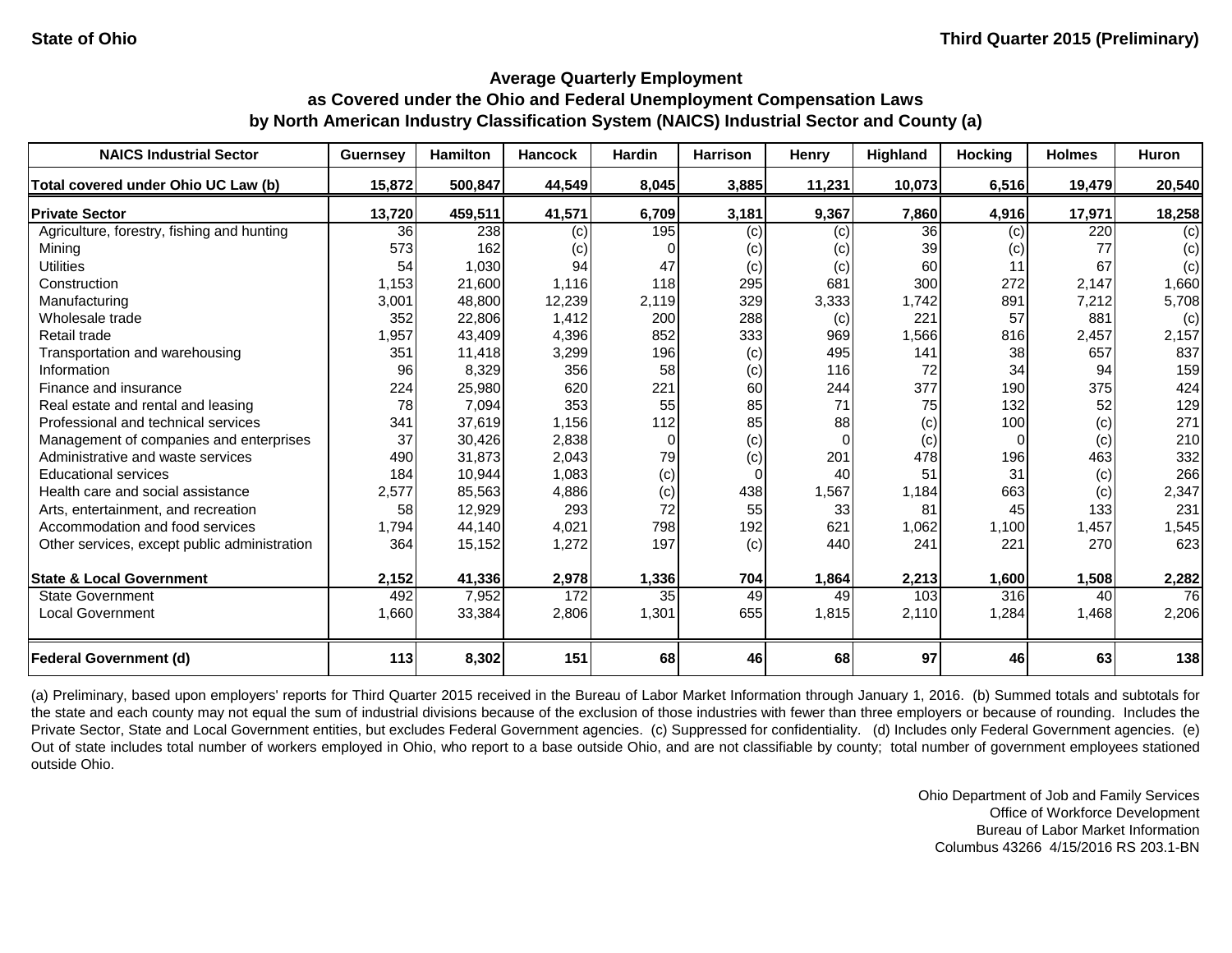| <b>NAICS Industrial Sector</b>               | <b>Jackson</b> | <b>Jefferson</b> | Knox   | Lake   | Lawrence | Licking | Logan  | Lorain | Lucas   | <b>Madison</b> |
|----------------------------------------------|----------------|------------------|--------|--------|----------|---------|--------|--------|---------|----------------|
| Total covered under Ohio UC Law (b)          | 10,281         | 20,755           | 20,324 | 94,780 | 12,320   | 52,893  | 19,221 | 96,045 | 206,344 | 15,775         |
| <b>Private Sector</b>                        | 8,875          | 17,791           | 17,853 | 84,131 | 9,709    | 45,815  | 17,254 | 82,226 | 182,282 | 12,788         |
| Agriculture, forestry, fishing and hunting   | 52             |                  | 125    | 1,035  |          | 761     | 112    | 959    | 264     | 218            |
| Mining                                       | 68             | (c)              | 81     | 230    | (c)      | 118     | 37     | 23     | 124     | $\Omega$       |
| <b>Utilities</b>                             | (c)            | 852              | 49     | 1,093  | 88       | 199     | 33     | 231    | 381     | $\Omega$       |
| Construction                                 | 440            | (c)              | 733    | 3,951  | 961      | 3,115   | 600    | 4,433  | 8,928   | 440            |
| Manufacturing                                | 3,147          | 1,082            | 4,833  | 21,077 | (c)      | 6,790   | 5,082  | 17,065 | 23,767  | 4,219          |
| Wholesale trade                              | 166            | 514              | 442    | 3,835  | 256      | 1,734   | 533    | 3,348  | 7,280   | 383            |
| Retail trade                                 | 1,463          | 3,121            | 2,201  | 12,700 | 1,896    | 7,241   | 1,615  | 12,712 | 24,141  | 1,617          |
| Transportation and warehousing               | (c)            | 1,341            | 278    | 1,148  | 717      | 1,588   | 1,715  | 2,052  | 6,596   | 1,865          |
| Information                                  | 69             | 343              | 140    | 636    | 69       | 295     | 73     | 625    | 2,389   | 41             |
| Finance and insurance                        | 287            | 406              | 368    | 1,573  | 267      | 2,641   | 285    | 2,200  | 5,281   | 159            |
| Real estate and rental and leasing           | 66             | 244              | 146    | 809    | 154      | 463     | 165    | 859    | 2,295   | 97             |
| Professional and technical services          | (c)            | 271              | 421    | 2,733  | 171      | 1,694   | (c)    | 2,247  | 8,847   | (c)            |
| Management of companies and enterprises      | (c)            | 14               | 134    | 1,268  | 81       | 746     | (c)    | 1,221  | 5,505   | (c)            |
| Administrative and waste services            | 440            | 859              | 1,166  | 5,186  | 304      | 2,476   | 1,989  | 6,021  | 14,523  | 650            |
| <b>Educational services</b>                  | 31             | (c)              | 1,193  | 1,668  | 72       | 830     | 13     | 2,409  | 3,174   | (c)            |
| Health care and social assistance            | 1,172          | $\left( $        | 3,016  | 11,153 | 2,665    | 7,003   | 1,886  | 12,702 | 37,861  | (c)            |
| Arts, entertainment, and recreation          | 34             | 367              | 170    | 1,247  | 38       | 655     | 216    | 1,406  | 4,594   | 49             |
| Accommodation and food services              | 861            | 1,849            | 1,811  | 9,873  | 1,115    | 5,406   | 1,396  | 8,823  | 19,768  | 1,005          |
| Other services, except public administration | 265            | 688              | 547    | 2,916  | 288      | 2,059   | 510    | 2,888  | 6,563   | 165            |
| <b>State &amp; Local Government</b>          | 1,406          | 2,964            | 2,471  | 10,649 | 2,611    | 7,078   | 1,967  | 13,819 | 24,062  | 2,987          |
| <b>State Government</b>                      | 141            | 68               | 294    | 104    | 277      | 803     | 79     | 1,111  | 7,580   | 1,310          |
| <b>Local Government</b>                      | 1,265          | 2,896            | 2,177  | 10,545 | 2,334    | 6,275   | 1,888  | 12,708 | 16,482  | 1,677          |
| <b>Federal Government (d)</b>                | 70             | 163              | 103    | 450    | 133      | 357     | 115    | 1,084  | 1,803   | 75             |

(a) Preliminary, based upon employers' reports for Third Quarter 2015 received in the Bureau of Labor Market Information through January 1, 2016. (b) Summed totals and subtotals for the state and each county may not equal the sum of industrial divisions because of the exclusion of those industries with fewer than three employers or because of rounding. Includes the Private Sector, State and Local Government entities, but excludes Federal Government agencies. (c) Suppressed for confidentiality. (d) Includes only Federal Government agencies. (e) Out of state includes total number of workers employed in Ohio, who report to a base outside Ohio, and are not classifiable by county; total number of government employees stationed outside Ohio.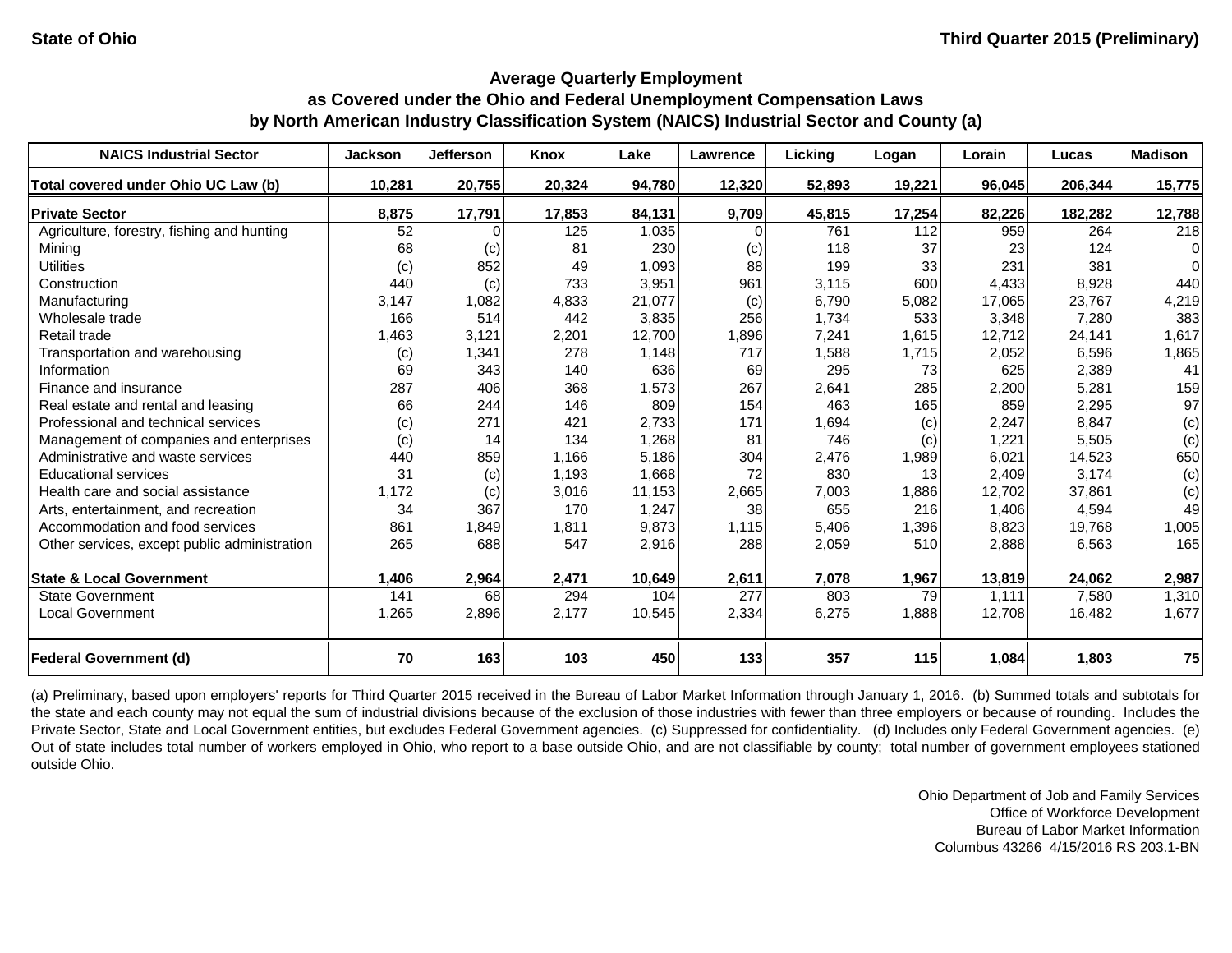| <b>NAICS Industrial Sector</b>               | <b>Mahoning</b>  | <b>Marion</b> | <b>Medina</b> | <b>Meigs</b> | <b>Mercer</b> | <b>Miami</b> | <b>Monroe</b> | Montgomery | <b>Morgan</b> | <b>Morrow</b> |
|----------------------------------------------|------------------|---------------|---------------|--------------|---------------|--------------|---------------|------------|---------------|---------------|
| Total covered under Ohio UC Law (b)          | 96,222           | 23,920        | 59,644        | 3,504        | 19,574        | 40,322       | 2,766         | 245,592    | 2,604         | 5,624         |
| <b>Private Sector</b>                        | 84,952           | 20,354        | 53,251        | 2,489        | 17,056        | 35,972       | 2,051         | 219,370    | 1,998         | 4,078         |
| Agriculture, forestry, fishing and hunting   | $\overline{211}$ | (c)           | 243           | 48           | (c)           | (c)          | 30            | 206        | (c)           | 27            |
| Mining                                       | 271              | (c)           | 15            | 73           | (c)           | (c)          | 161           | 33         | (c)           | 13            |
| <b>Utilities</b>                             | 341              | 93            | (c)           | (c)          | (c)           | (c)          | 40            | 653        | (c)           | (c)           |
| Construction                                 | 5,143            | 600           | 3,791         | 270          | 1,092         | 1,521        | 233           | 8,919      | 98            | 683           |
| Manufacturing                                | 8,850            | 5,787         | 8,907         | 146          | 6,550         | 10,549       | 29            | 26,051     | 494           | 892           |
| Wholesale trade                              | 4,626            | 681           | 3,057         | 45           | (c)           | (c)          | 91            | 9,024      | (c)           | 113           |
| Retail trade                                 | 12,242           | 2,800         | 8,551         | 591          | 2,052         | 4,814        | 363           | 24,348     | 304           | 629           |
| Transportation and warehousing               | 3,248            | 619           | (c)           | (c)          | 1,019         | 1,994        | 194           | 9,065      |               | (c)           |
| Information                                  | 1,051            | 456           | 330           | (c)          | 175           | 99           | (c)           | 7,294      | 21            | 16            |
| Finance and insurance                        | 1,969            | 324           | 1,074         | 122          | 612           | 698          | 159           | 10,582     | 78            | 67            |
| Real estate and rental and leasing           | 957              | 329           | 730           | 19           | 87            | 251          | 20            | 3,246      |               | 63            |
| Professional and technical services          | 2,801            | 319           | 2,027         | (c)          | (c)           | (c)          | (c)           | 11,928     | 33            | (c)           |
| Management of companies and enterprises      | 1,335            | 106           | 3,084         | (c)          | (c)           | (c)          | $\Omega$      | 4,019      |               | (c)           |
| Administrative and waste services            | 7,552            | 1,123         | 2,795         | 112          | 333           | 2,506        | 67            | 16,398     | 46            | 105           |
| <b>Educational services</b>                  | 847              | 87            | 479           | (c)          | (c)           | 181          | (c)           | 5,891      |               | (c)           |
| Health care and social assistance            | 18,730           | 4,054         | 6,436         | (c)          | (c)           | 4,110        | (c)           | 48,689     | 350           | (c)           |
| Arts, entertainment, and recreation          | 1,684            | 140           | 1,160         | $\Omega$     | 98            | 317          | 21            | 3,006      | (c)           | 100           |
| Accommodation and food services              | 10,202           | 1,963         | 5,863         | 397          | 1,256         | 3,972        | 201           | 22,591     | (c)           | 462           |
| Other services, except public administration | 2,893            | 717           | 1,685         | (c)          | 637           | 1,281        | 121           | 7,427      | 33            | 110           |
| <b>State &amp; Local Government</b>          | 11,270           | 3,566         | 6,393         | 1,015        | 2,518         | 4,350        | 715           | 26,222     | 606           | 1,546         |
| <b>State Government</b>                      | 2,238            | 696           | 110           | 41           | 150           | 117          | 36            | 1,361      | 59            | 69            |
| <b>Local Government</b>                      | 9,032            | 2,870         | 6,283         | 974          | 2,368         | 4,233        | 679           | 24,861     | 547           | 1,477         |
| <b>Federal Government (d)</b>                | 1,154            | 108           | 317           | 54           | 99            | 182          | 47            | 4,158      | 40            | 42            |

(a) Preliminary, based upon employers' reports for Third Quarter 2015 received in the Bureau of Labor Market Information through January 1, 2016. (b) Summed totals and subtotals for the state and each county may not equal the sum of industrial divisions because of the exclusion of those industries with fewer than three employers or because of rounding. Includes the Private Sector, State and Local Government entities, but excludes Federal Government agencies. (c) Suppressed for confidentiality. (d) Includes only Federal Government agencies. (e) Out of state includes total number of workers employed in Ohio, who report to a base outside Ohio, and are not classifiable by county; total number of government employees stationed outside Ohio.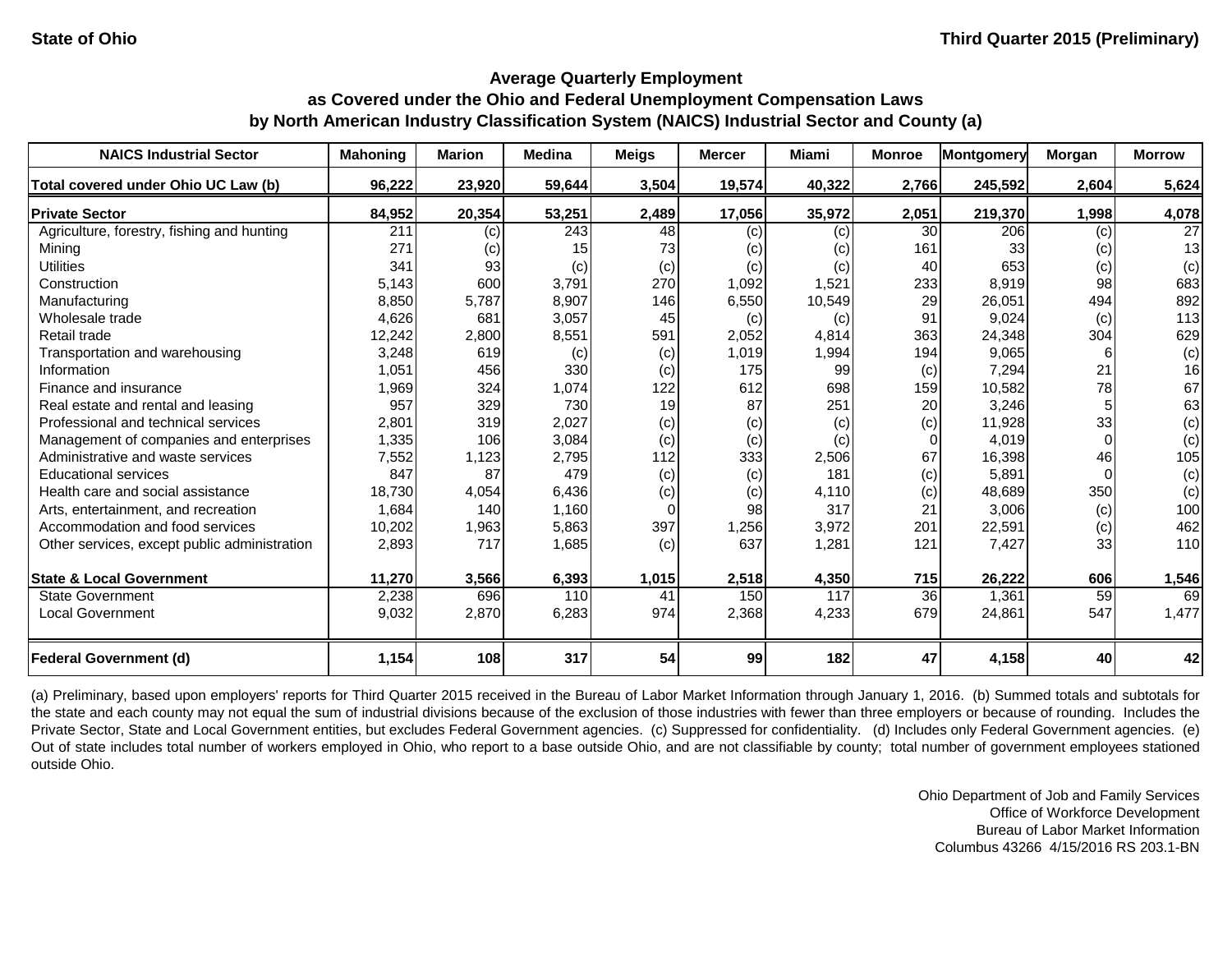| <b>NAICS Industrial Sector</b>               | <b>Muskingum</b> | <b>Noble</b> | <b>Ottawa</b> | <b>Paulding</b> | Perry | <b>Pickaway</b> | <b>Pike</b> | Portage | <b>Preble</b> | Putnam |
|----------------------------------------------|------------------|--------------|---------------|-----------------|-------|-----------------|-------------|---------|---------------|--------|
| Total covered under Ohio UC Law (b)          | 32,059           | 3,134        | 14,871        | 4,812           | 5,497 | 13,739          | 9,243       | 54,179  | 10,311        | 11,556 |
| <b>Private Sector</b>                        | 27,441           | 2,219        | 12,848        | 3,807           | 4,053 | 10,110          | 7,938       | 43,762  | 8,641         | 10,042 |
| Agriculture, forestry, fishing and hunting   | 25               |              | (c)           | 518             | 20    | (c)             | (c)         | 163     | (c)           | (c)    |
| Mining                                       | 547              | 245          | (c)           | 15              | 155   | (c)             | (c)         | 338     | (c)           | (c)    |
| <b>Utilities</b>                             | 218              | 13           | (c)           | (c)             | 29    | (c)             | (c)         | (c)     | (c)           | (c)    |
| Construction                                 | 1,008            | 183          | 524           | 112             | 207   | 697             | 593         | 2,010   | 318           | 960    |
| Manufacturing                                | 2,836            | 217          | 2,193         | 1,404           | 698   | 2,190           | 977         | 10,298  | 3,070         | 3,475  |
| Wholesale trade                              | 925              | 114          | (c)           | 160             | 253   | (c)             | (c)         | 3,259   | 282           | 438    |
| Retail trade                                 | 4,935            | 326          | 1,632         | 430             | 687   | 1,496           | 1,128       | 6,450   | 1,383         | 1,062  |
| Transportation and warehousing               | 1,592            | 140          | 504           | (c)             | 54    | 573             | 168         | (c)     | (c)           | (c)    |
| Information                                  | 585              | 14           | 72            | 19              | 19    | 60              | 29          | 463     | 25            | 61     |
| Finance and insurance                        | 748              | 116          | 294           | 105             | 149   | 290             | 207         | 668     | 196           | 285    |
| Real estate and rental and leasing           | 225              |              | 152           | 31              | 20    | 88              | 34          | 601     | 76            | 34     |
| Professional and technical services          | 498              | 94           | (c)           | 65              | 87    | (c)             | (c)         | 1,360   | (c)           | 191    |
| Management of companies and enterprises      | 161              | (c)          | (c)           | $\Omega$        | 20    | (c)             | (c)         | 911     | (c)           | 0      |
| Administrative and waste services            | 1,232            | (c)          | 239           | 57              | 210   | 710             | 1,928       | 1,985   | 409           | 418    |
| <b>Educational services</b>                  | (c)              |              | 57            | (c)             | (c)   | (c)             | 21          | 572     | (c)           | 102    |
| Health care and social assistance            | (c)              | 335          | 1,605         | (c)             | (c)   | (c)             | 1,404       | 5,452   | (c)           | 1,065  |
| Arts, entertainment, and recreation          | 505              | (c)          | 876           | (c)             | 43    | 144             | (c)         | 970     | 26            | 142    |
| Accommodation and food services              | 3,413            | (c)          | 2,854         | (c)             | 414   | 1,312           | (c)         | 5,595   | 948           | 844    |
| Other services, except public administration | 1,212            | 72           | 433           | 99              | 165   | 305             | 180         | 1,490   | 312           | 430    |
| <b>State &amp; Local Government</b>          | 4,618            | 915          | 2,023         | 1,005           | 1,444 | 3,629           | 1,305       | 10,417  | 1,670         | 1,514  |
| <b>State Government</b>                      | 347              | 472          | 175           | 29              | 41    | 1,356           | 91          | (c)     | 90            | 41     |
| <b>Local Government</b>                      | 4,271            | 443          | 1,848         | 976             | 1,403 | 2,273           | 1,214       | (c)     | 1,580         | 1,473  |
| <b>Federal Government (d)</b>                | 207              | 21           | 183           | 47              | 61    | 93              | 68          | 336     | 68            | 69     |

(a) Preliminary, based upon employers' reports for Third Quarter 2015 received in the Bureau of Labor Market Information through January 1, 2016. (b) Summed totals and subtotals for the state and each county may not equal the sum of industrial divisions because of the exclusion of those industries with fewer than three employers or because of rounding. Includes the Private Sector, State and Local Government entities, but excludes Federal Government agencies. (c) Suppressed for confidentiality. (d) Includes only Federal Government agencies. (e) Out of state includes total number of workers employed in Ohio, who report to a base outside Ohio, and are not classifiable by county; total number of government employees stationed outside Ohio.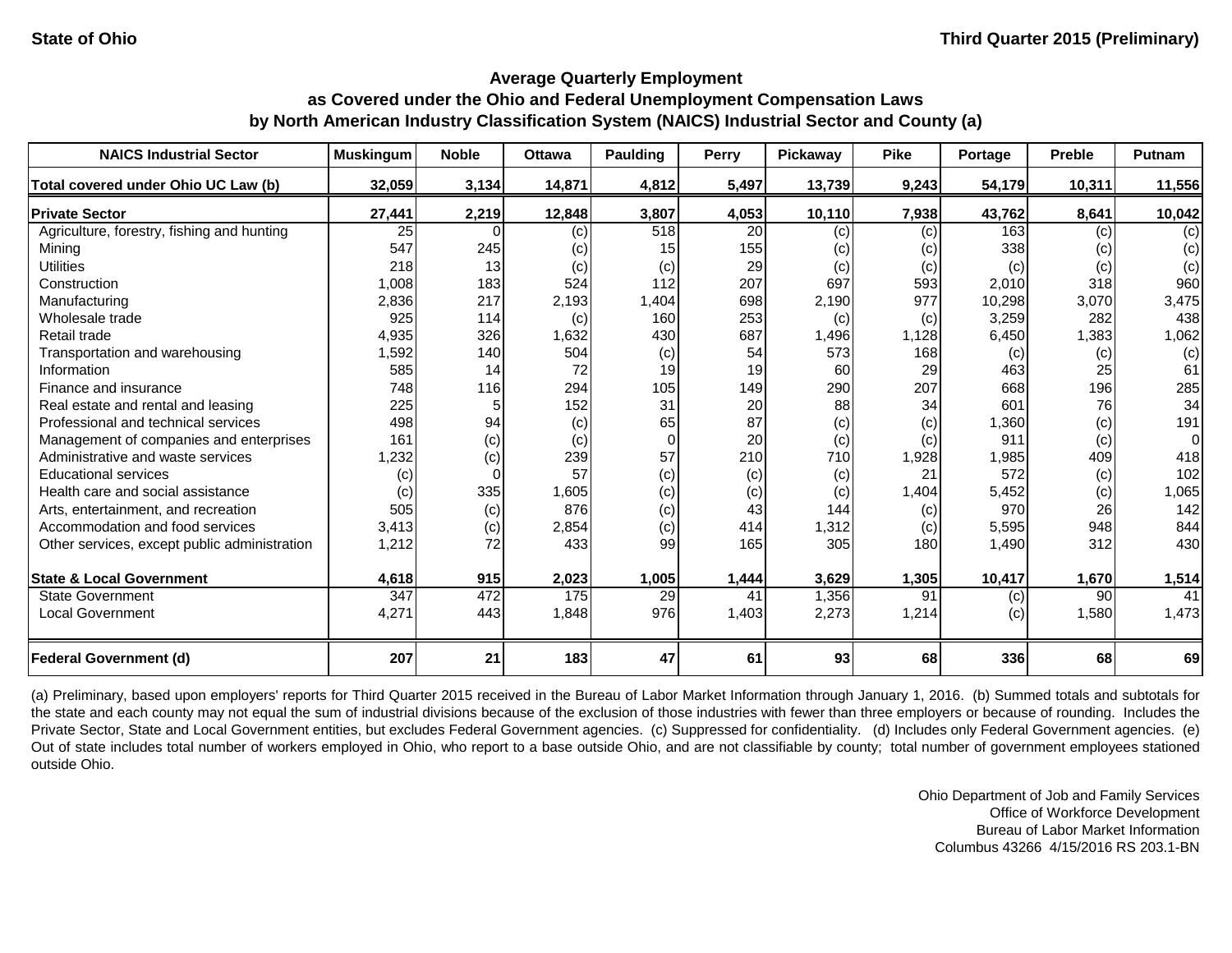| <b>NAICS Industrial Sector</b>               | <b>Richland</b> | <b>Ross</b> | <b>Sandusky</b> | <b>Scioto</b> | Seneca | <b>Shelby</b> | <b>Stark</b> | <b>Summit</b> | <b>Trumbull</b> | <b>Tuscarawas</b> |
|----------------------------------------------|-----------------|-------------|-----------------|---------------|--------|---------------|--------------|---------------|-----------------|-------------------|
| Total covered under Ohio UC Law (b)          | 50,282          | 26,171      | 26,311          | 23,097        | 18,918 | 27,257        | 158,033      | 262,790       | 69,484          | 36,681            |
| <b>Private Sector</b>                        | 43,627          | 21,569      | 23,251          | 18,700        | 16,527 | 24,888        | 141,421      | 238,081       | 60,874          | 32,085            |
| Agriculture, forestry, fishing and hunting   | (c)             | 81          | (c)             | (c)           | 121    | 110           | 540          | 58            | 106             | 136               |
| Mining                                       | (c)             | 28          | (c)             | (c)           | 139    |               | 812          | 74            | 124             | 1,078             |
| <b>Utilities</b>                             | (c)             | 193         | 43              | 88            | 107    | (c)           | 605          | 969           | (c)             | 89                |
| Construction                                 | 2,163           | 753         | 1,039           | 621           | 987    | 1,605         | 7,261        | 10,666        | 2,582           | 1,680             |
| Manufacturing                                | 9,714           | 4,495       | 9,027           | 1,276         | 4,116  | 11,851        | 26,756       | 29,486        | 12,940          | 7,324             |
| Wholesale trade                              | 1,815           | 523         | 617             | 363           | 706    | 1,540         | 6,250        | 13,651        | (c)             | 1,558             |
| Retail trade                                 | 6,647           | 3,931       | 2,643           | 3,021         | 2,219  | 1,961         | 19,348       | 30,504        | 10,353          | 4,448             |
| Transportation and warehousing               | (c)             | 803         | 731             | 484           | 648    | (c)           | 3,196        | 7,951         | 2,901           | 894               |
| Information                                  | 691             | 276         | 124             | 166           | 227    | 106           | 1,571        | 3,672         | 464             | 244               |
| Finance and insurance                        | 1,094           | 453         | 508             | 619           | 414    | 325           | 5,390        | 9,268         | 1,371           | 644               |
| Real estate and rental and leasing           | 335             | 151         | 370             | 237           | 67     | 102           | 1,777        | 2,672         | 976             | 356               |
| Professional and technical services          | 833             | 264         | 379             | 503           | 292    | (c)           | 4,411        | 13,648        | 1,323           | 861               |
| Management of companies and enterprises      | 85              | 237         | 217             | 93            | 58     | (c)           | 1,142        | 15,459        | 713             | 106               |
| Administrative and waste services            | 4,226           | 962         | 863             | 564           | 474    | 1,576         | 7,748        | 17,227        | 3,978           | 1,895             |
| <b>Educational services</b>                  | 437             | 99          | (c)             | 180           | 1,000  | 142           | 2,531        | 3,739         | 534             | 162               |
| Health care and social assistance            | 7,533           | 4,911       | (c)             | 7,362         | 2,290  | 1,917         | 27,819       | 43,143        | 10,484          | 5,174             |
| Arts, entertainment, and recreation          | 581             | 274         | 368             | 44            | 151    | 79            | 2,165        | 4,882         | 1,136           | 618               |
| Accommodation and food services              | 4,688           | 2,618       | 1,942           | 2,516         | 1,897  | 1,410         | 16,562       | 22,550        | 6,648           | 3,755             |
| Other services, except public administration | 1,388           | 516         | 753             | 531           | 615    | 624           | 5,540        | 8,463         | 2,129           | 1,064             |
| <b>State &amp; Local Government</b>          | 6,655           | 4,602       | 3,060           | 4,397         | 2,391  | 2,369         | 16,612       | 24,709        | 8,610           | 4,596             |
| <b>State Government</b>                      | 1,417           | 1,631       | 109             | 1,374         | 272    | 211           | 1,185        | 4,470         | 930             | 458               |
| <b>Local Government</b>                      | 5,238           | 2,971       | 2,951           | 3,023         | 2,119  | 2,158         | 15,427       | 20,239        | 7,680           | 4,138             |
| <b>Federal Government (d)</b>                | 623             | 1,598       | 106             | 165           | 123    | 71            | 920          | 1,675         | 509             | 255               |

(a) Preliminary, based upon employers' reports for Third Quarter 2015 received in the Bureau of Labor Market Information through January 1, 2016. (b) Summed totals and subtotals for the state and each county may not equal the sum of industrial divisions because of the exclusion of those industries with fewer than three employers or because of rounding. Includes the Private Sector, State and Local Government entities, but excludes Federal Government agencies. (c) Suppressed for confidentiality. (d) Includes only Federal Government agencies. (e) Out of state includes total number of workers employed in Ohio, who report to a base outside Ohio, and are not classifiable by county; total number of government employees stationed outside Ohio.